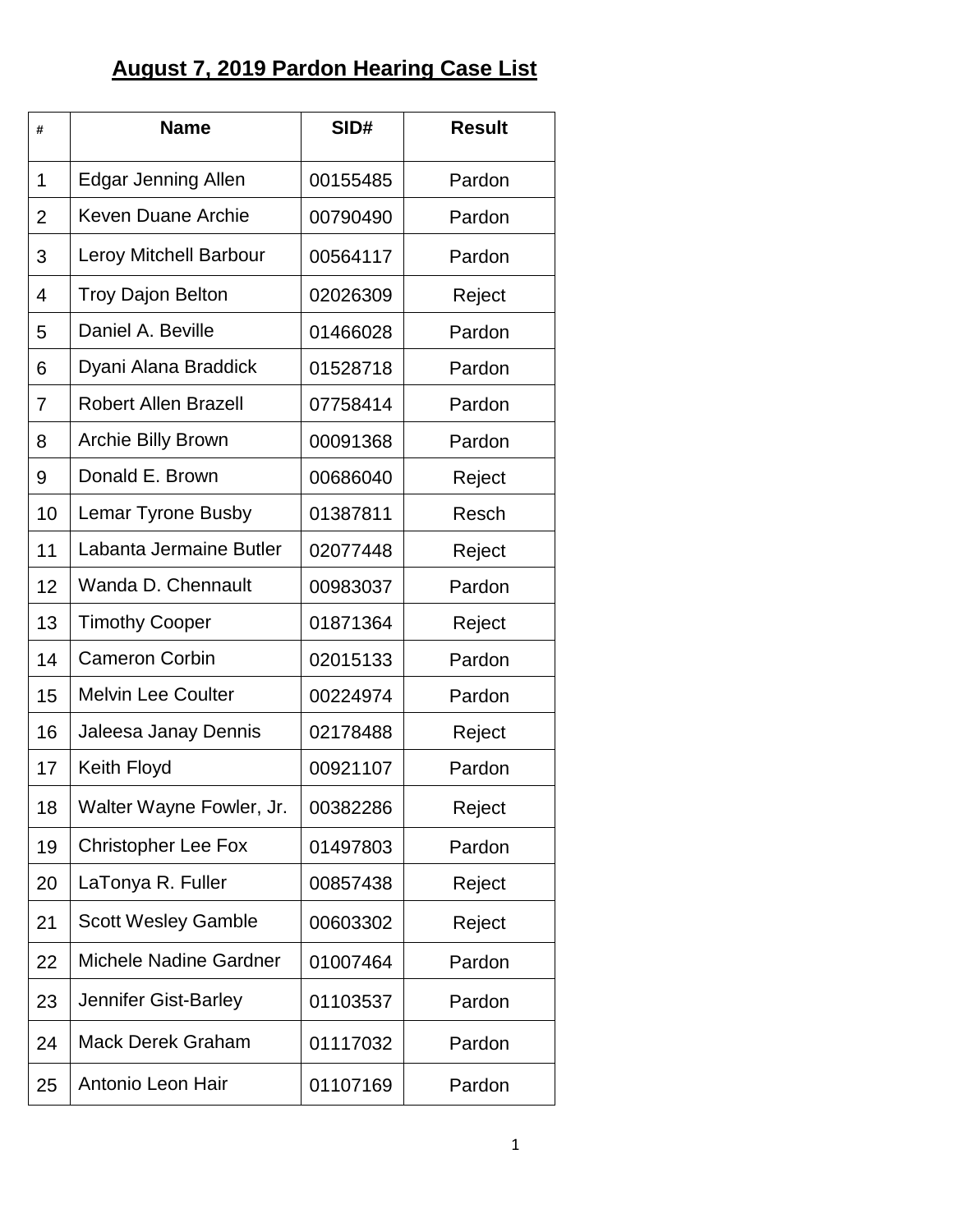## **August 7, 2019 Pardon Hearing Case List**

| 26 | George Edward Harvin                    | 01791835  | Reject |
|----|-----------------------------------------|-----------|--------|
| 27 | <b>Jay Allen Heater</b>                 | 02242966  | Reject |
| 28 | <b>Charles Heath</b>                    | 00738563  | Reject |
| 29 | <b>Braxton Allen Hissong</b>            | 01810469  | Reject |
| 30 | <b>Fancilla Willie Jacobs</b>           | 00854713  | Pardon |
| 31 | Myieka Rokelle James                    | 02188326  | Pardon |
| 32 | Jeffrey Joseph Kay                      | 00886095  | Reject |
| 33 | <b>Eric Lawton</b>                      | 01451584  | Pardon |
| 34 | Deveney Littlejohn                      | 01875094  | Pardon |
| 35 | Jimmy Jerome Lucas                      | 01431435  | Pardon |
| 36 | Dominique Mancini                       | 01951972  | Pardon |
| 37 | Hadi Aliawni Masoud                     | 01958088  | Pardon |
| 38 | Candis L. McIntosh                      | 01781905  | Pardon |
| 39 | <b>Michael Patrick</b><br>McManama, Jr. | 00759694  | Pardon |
| 40 | Jonathan Fitzgerald Miller              | 00971248  | Pardon |
| 41 | <b>Matthew Cory Miller</b>              | 001139367 | Pardon |
| 42 | Damien Von Montgomery                   | 00134225  | Pardon |
| 43 | <b>Brian Keith Naylor</b>               | 00773357  | Resch  |
| 44 | <b>Elvin Parker</b>                     | 00609887  | Pardon |
| 45 | Tara Vontay Ragin                       | 01973139  | Pardon |
| 46 | Joshua Keith Reid                       | 01538792  | Pardon |
| 47 | Thomas A. Rice, Jr.                     | 01148330  | Reject |
| 48 | <b>Kevin Lamar Riley</b>                | 00824717  | Pardon |
| 49 | Danny L. Roof, Jr.                      | 01220606  | Pardon |
| 50 | John Daniel Rumph III                   | 01207748  | Pardon |
| 51 | Jose Luis Santes Luna                   | 02151562  | Resch  |
| 52 | <b>Ronald Olander Simmons</b>           | 00856687  | Pardon |